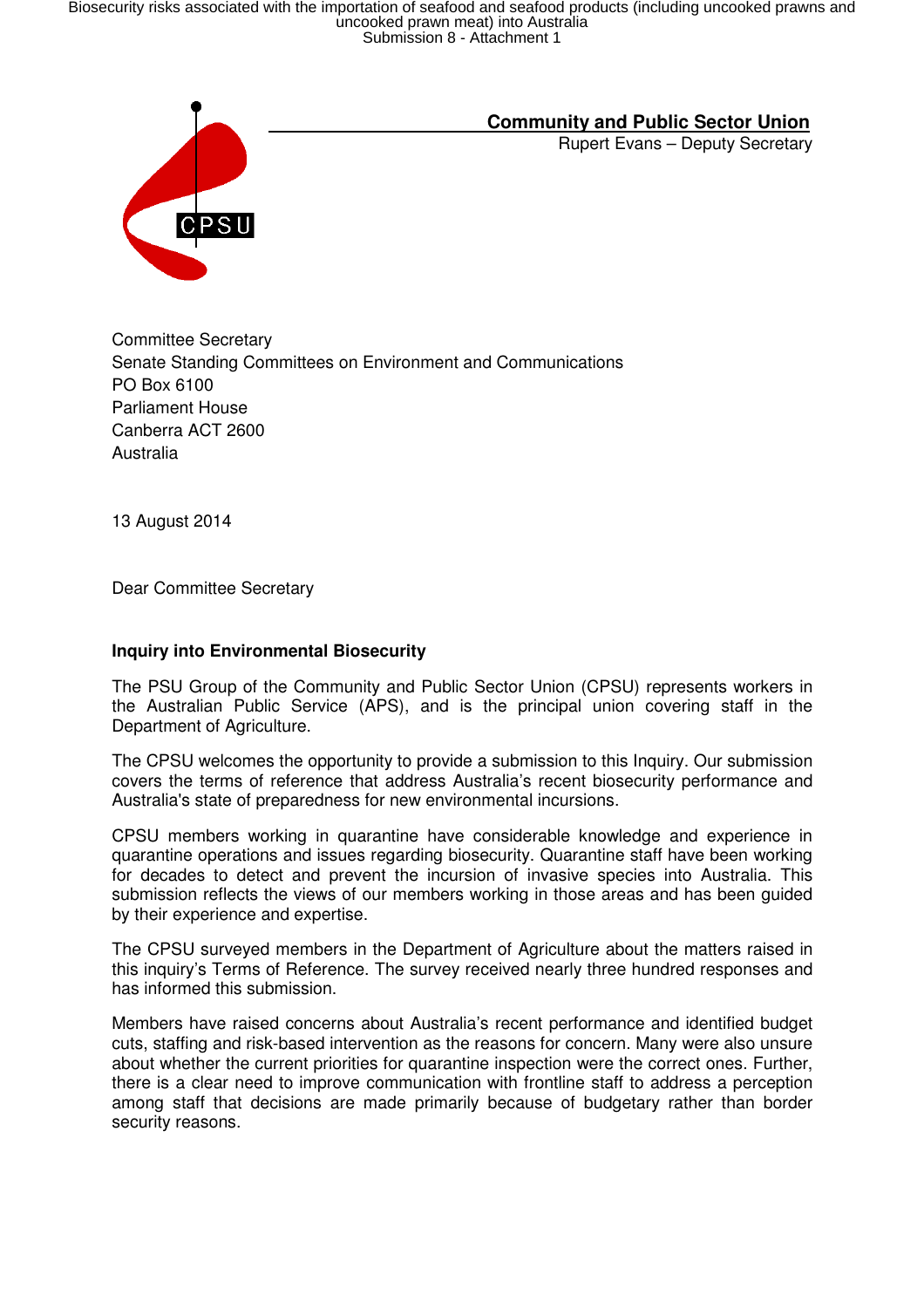## 1. Australia's recent performance

Australia's geographic location and strict quarantine regulations means it has a reputation as a disease free provider of agricultural products, and an uncontaminated natural environment. This reputation, however, is under threat.

Two thirds (65.6%) of CPSU members surveyed said that Australia's biosecurity arrangements have become worse or significantly worse over the past decade due to declining standards and increasing risks. Members were asked what changes had caused biosecurity arrangements to decline. The most common responses were budget cuts (90%), the policy of risk-based intervention (79.9%) and staffing numbers (77.7%). Members were concerned that decisions about risk-based intervention have been influenced by budget cuts, creating greater risks to Australia's biosecurity:

Risk Based Intervention in theory is a good policy but the way it is being implemented is terrible. The risk based decisions are not being based on risk but on resources. For example at the mail and airport, goods and passengers are being released without intervention because we don't have the resources to screen them, even if they hit a risk profile. The commercial profiles are probably better than the non-commercial ones but a lot of the risk assessment is done by the broker and based on paperwork. There is little work to test the pathways that are being risk assessed by brokers.

Cost cutting and reducing staff may be necessary for the current climate but just saving money short term may well be costly in the future. Risk Based intervention is fine but needs to be balanced. Longer term issues like Australia's export credibility (and tourism) needs to be kept intact so we need to keep a relatively disease free and clean status.

Pressures on staff to perform with fewer numbers and same work load as previously are resulting in low morale and stress.

One member indicated that the failure to communicate biosecurity risks was a key issue that needed to be addressed:

One really key thing is to keep communicating that we don't have and can never achieve zero risk. And that quarantine is everyone's responsibility - not just Department of Agriculture. These messages were clearly communicated by the former AQIS, but biosecurity and its messages have been subsumed in the new generic Departments focus on 'farm gate' issues. Biosecurity affects all Australians and is not a farmer only issue.

#### 2. Responses to interceptions and incursions

Members were asked to provide some recent examples of incursions. A range of examples were provided which included:

While I was working at cargo, we came across a container which had Giant African Snails. We placed salt all around the container to try and contain the snails but that weekend we had monsoonal rain and the salt was just getting washed away. Treatment of the container couldn't be done until Monday (and we found giant African snails on a Friday).

Mosquitos found in luggage areas of Perth, Adelaide & Melbourne.

Exotic moth found in chestnuts from South Korea at the Melbourne Gateway Facility.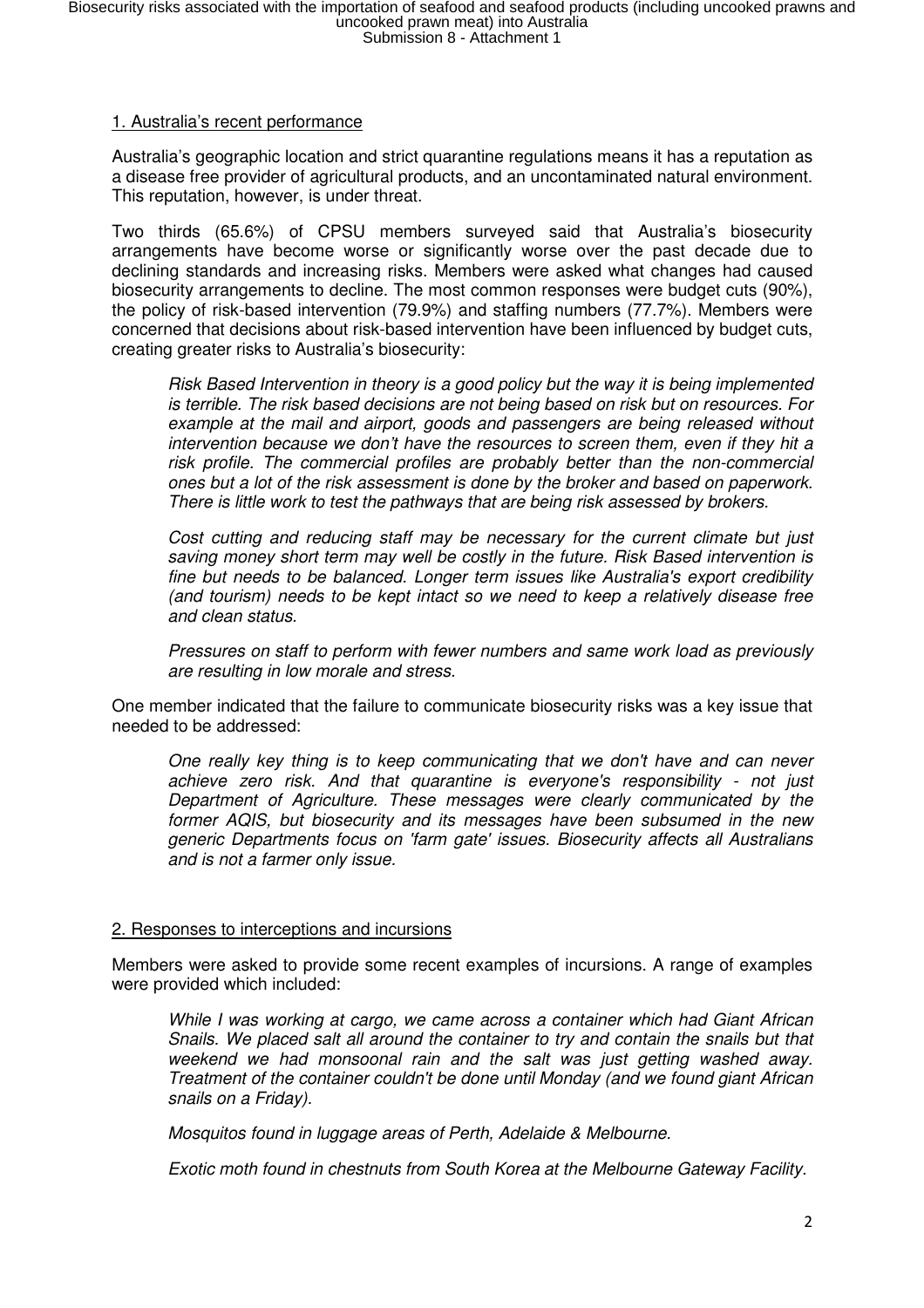Recent incursion of Asian Longicorn Beetle that came in on infested timber pallets that were approved.

Repeated interception of exotic bee species, particularly Asian honey bees carrying parasitic mites at sea ports. In one case there appeared to be preferential treatment given to a vessel that berthed in Darwin Harbour while contaminated with a large nest of bees.

From these examples, it is clear that there are a range of biosecurity risks, not only from cargo in ports but also through our airports.

It is, however, a concern that members report a mixed response to quarantine interceptions. Two fifths (39.1%) were unsure if any changes had occurred to screening following particular interceptions, while a third (33.3%) said no changes had occurred. Less than a third (27.5%) indicated that changes have occurred in response to interceptions:

There has been increased surveillance and targeting of timber pallets from China.

Inspection protocols for commodities have changed in response to interceptions on specific imported goods. Some commodities which have been recognised as low risk are now processed on documentation. Surveillance programs in northern Australia are targeted in response to previous interceptions. Each change needs to be assessed on a case by case basis. Some changes have been effective, others have not.

Others have said that there have been no changes or that it has been for a limited time:

Alerts are put out to staff but no changes to profiles or how profiles should be better screened.

The processes have not continued and interventions have only been for a short time.

One member explained that part of the problem was application of policy and there was a need to improve responsiveness:

Better linkage between application and risk management policy. It is improving but needs more robust feedback mechanism and ability to modify policy as a result including overseas scrutiny of export systems.

### 3. Australia's state of preparedness

Nearly three quarters (71.3%) of CPSU members said that current biosecurity arrangements were inadequate or really inadequate to prevent the entry and establishment of invasive species. Over half said that Australia was unprepared or very unprepared for an incursion of an invasive species (56.7%).

The most commonly cited weaknesses in the biosecurity system that allowed incursions to occur were inadequate biosecurity procedures and measures on pathways (67.9%) and budget cuts (67.9%), followed by risk-based intervention (55.6%).

Members provided many examples of how budget and staffing cuts are weakening Australia's biosecurity system and increasing risks:

Detector dog units have been removed from several ports which are the most efficient resource in detecting concealed, prohibited seeds and plant cuttings.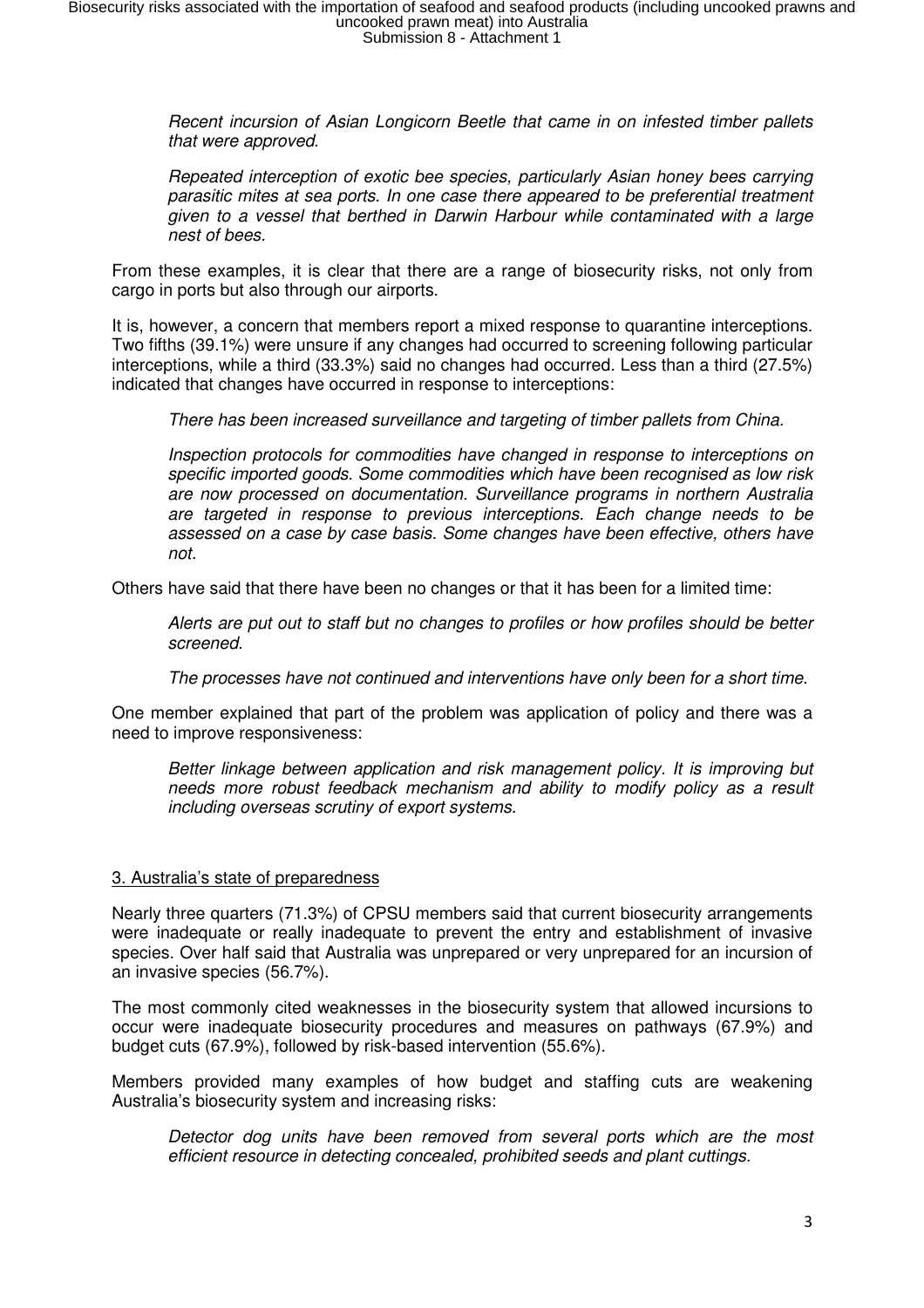We have little to no staff sometimes at the airport. Regular travellers have quickly worked out to not declare and come in at night when there are even less staff.

Currently we allow a certain amount of soil to enter Australia on containers if the 1st delivery address is a metro area. The view is that incursions can be contained in a metro area. Fire ant spread proves this view as incorrect. Reduction of intervention priorities at airports may lead to increased risks.

Recent staff cuts through VR process and actively recruiting staff to take redundancies across Northern Australia, especially in the Torres Strait Islands has left a great gaping hole in our northern Biosecurity defences. It is only a matter of time before there will be another incursion into Australia through this route.

Due to the staff cuts, very little quarantine risk is found; many high risk items are simply not detected.

Everyone is doing two jobs. I was originally in a team of 17, lucky if we now have 6 or 7. Only have two teams per night. People are overworked, end up sick.

It is particularly concerning that members report that funding to biosecurity intelligence is being cut:

Funding to strategic biosecurity intelligence is being cut. Developing a national framework for organizing biosecurity intelligence has now been abandoned. Australia will continue to rely on conventional (time and resource consuming) intelligence gathering.

It is of little surprise that less than one in ten CPSU members (7.0%) believed that current systems for response were adequate. The most common reason given for the inadequacy was staffing levels (45.2%). Particular concerns were raised about the impact of staffing on the Department's contingency planning. Members indicated that the Department is unprepared and that staff cuts mean that sites are frequently understaffed and would not be prepared for an emergency.

In the event of an emergency I think we, as a federal agency, are woefully unprepared.

It's a disgrace there will be an outbreak of something soon.

At our airport site we are frequently on 'contingency' because of incredibly low staff numbers, which allows high risk passengers to pass through without intervention.

Contingency planning at the moment is heavily reliant on state bodies for any incursion of pests. If the experience I had dealing with an outbreak of stem rot on rice is an indication (3 years ago), as a department we are woefully under prepared.

Airport constantly is in contingency due to low staff numbers as a result of the budget and as a result we would have no idea of how much high risk is being leaked due to lack of intervention.

Staffing numbers are not sufficient to respond to a sudden incursion.

Currently on the plant health and environmental pest front planning and response appears to be haphazard to almost non existent.

More resources need to be provided to plan for high priority risks. Governments – states and federal – are cutting funding for biosecurity responses.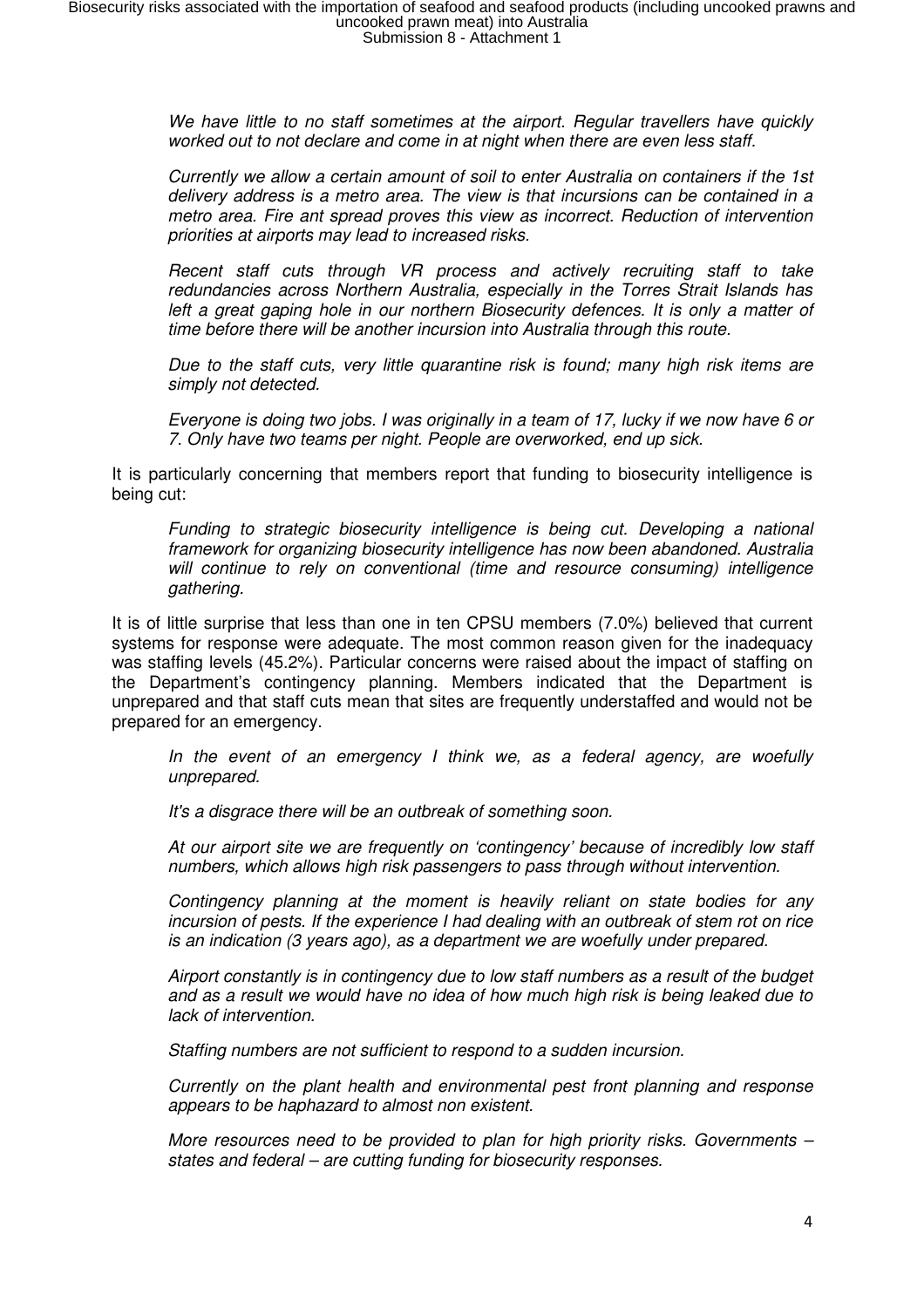## 4. The right priorities?

Members were asked if they had any comments on the process for determining priorities for import risk analyses. Common concerns were that priorities needed to be scientifically based and determined with input from frontline staff, rather than input from industry:

Import risk analysis need to based on sound unbiased scientific evidence.

In theory it's a valid approach but in actuality political or short term economic considerations often take priority.

Must be strictly scientific based with absolutely no influence from industry.

Risk Analysis completed in Canberra with no input by operational staff.

These concerns about priorities relate to issues around compliance, reporting, transparency and communication about decision making. These are addressed in turn below. Comments from members also highlight the need for regular two-way communication between operational and policy staff.

## **Compliance**

Members expressed a view that there needs to be greater effort communicating with frontline quarantine employees about priorities and why they have been chosen. It is concerning that two fifths (41.4%) said they were unsure whether compliance monitoring and enforcement activities were focused on the correct identified high priority risks.

Members were asked what should be priority. A range of different responses were provided, illustrating that greater consultation is needed. One member raised particular concerns about how inconsistencies are affecting compliance, leaving decisions up for interpretation:

There are inconsistencies in different work areas for what is permitted and what an 'acceptable risk is. These Inconsistencies and contradictions in ICON database leave many commodities open for interpretation.

# **Reporting**

Two fifths of CPSU members were unsure whether reporting on incursions was adequate (43.7%). Of the third (37.9%) who thought it was inadequate, the most common reason was the time consuming nature of the reporting system.

Cumbersome reporting system discourages staff from reporting many small incidents.

Because once an incursion is discovered and appropriate action has been taken on that case, nothing else is heard of again.

Because there is so much of it (paperwork) that no-one actually does one! It is too time consuming.

Time consuming - Feedback received is redundant. Morale is down due to constant change and huge reduction in screening processes.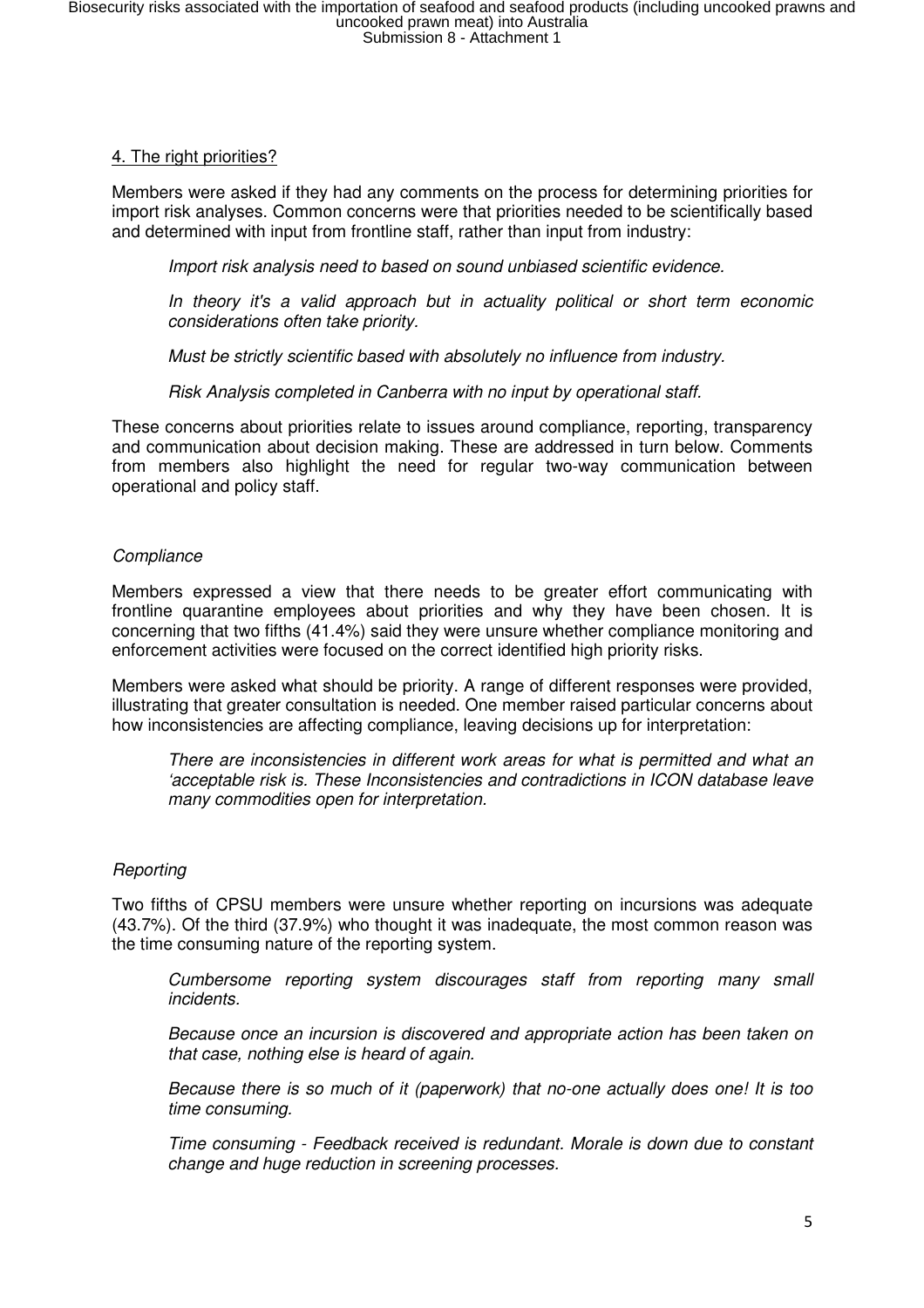By the time something is reported and it passes through several layers of management, much time has elapsed. Then an advisory panel needs to be set up. Then a committee needs to deliberate. Then a proposed action is drafted. Then action can be taken but only by certain people if there is funding. This could be several months after the incursion was first reported.

Another common reason provided for inadequate reporting of incursions was linked to communication failures between staff at different agencies and problems between different reporting systems. This often led to a failure to take further action.

None of the different reporting systems talk to one another or use standardised procedures or data collection parameters.

Not all interceptions are fully recorded, systems inadequate to combine data from different sources.

There is poor communication between agencies and interested parties. No follow up reporting or enhanced risk mitigation strategies adopted or reported to staff.

No communication between field staff dealing with incursions and management making decisions.

One member concluded that "fundamental improvements must be made in results recording of information in the field. Gathering and storing information that is used should be more uniform and consistent. Current practices and data are unreliable."

Clearly more needs to be done to improve reporting systems to ensure that information is transferred accurately between systems and where possible, reporting processes are simplified.

## **Transparency**

Over half (51.0%) of CPSU members believed that there was no transparency in departmental decision making relating to environment biosecurity. This may explain the high levels of members saying that they were unsure about priorities. Some of the concerns about transparency in decision-making were a breakdown in lines of communication and a failure to explain decisions:

"Risk based intervention" is used to justify most policies. It is really convenience based intervention e.g. Asian gypsy moth inspections on ships reduced while problem grows.

Most of the time staff receive information via gossip and rumour first, not from management.

No adequate reasoning is given in the decisions made. Detector dogs were removed from the airport on pm shift for one reason alone, namely budget. Biosecurity risks are present at all times of the day.

The Department does not properly explain decisions. All we get is that the ICON listing has been changed with very little reasons behind the decision.

In my section, Canberra staff come up with ideas of how to monitor/process possible risks, implement, then when it gets to us it is not workable because they have not had any communication with the people that have to achieve what they have laid out.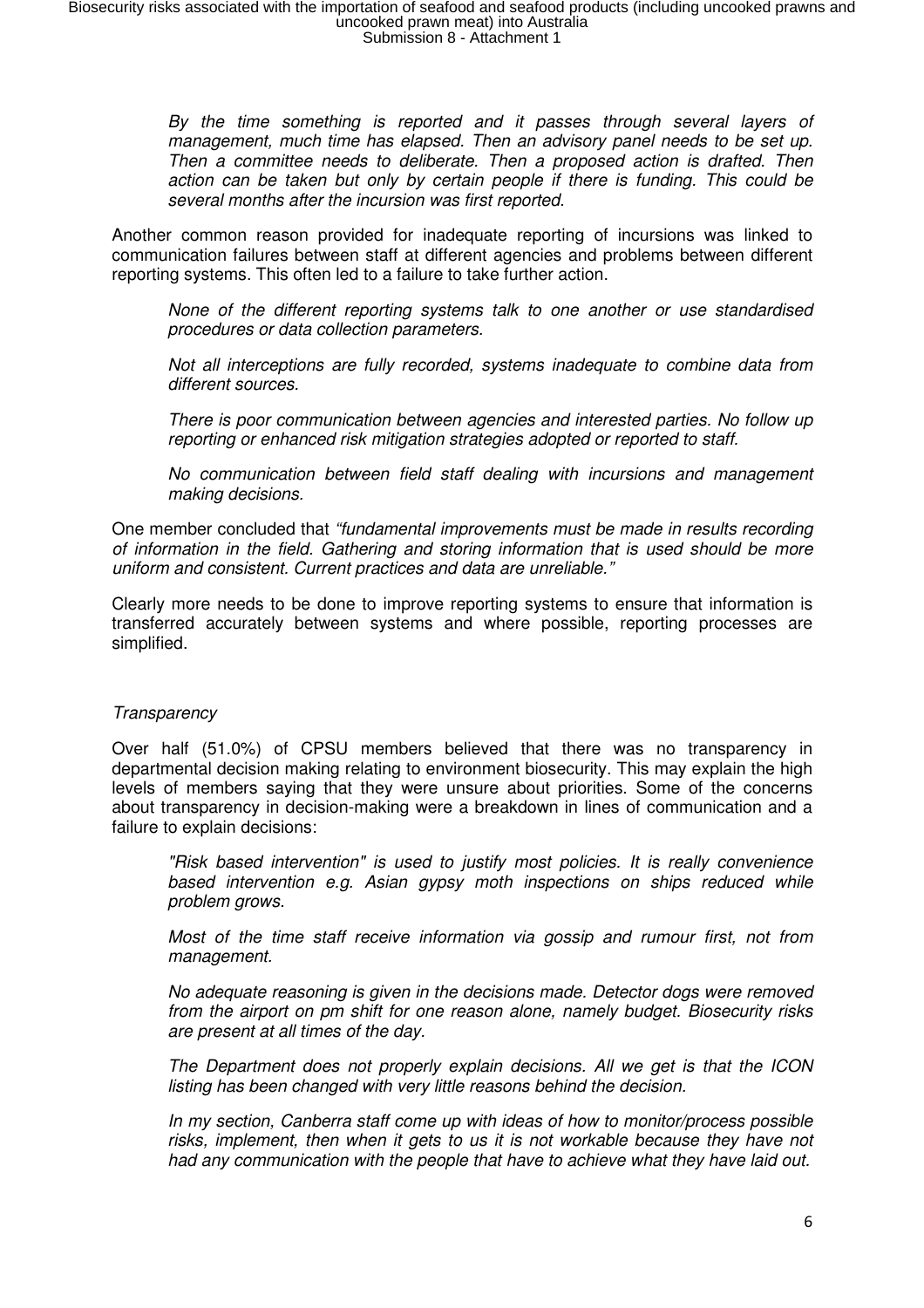Nil communication, decisions made without explanation contrary to the practical findings in the field.

Many decisions are made without consultation and withheld from staff until the last minute.

As noted previously, many members also expressed concern that decisions about biosecurity did not appear to be based on scientific evidence but rather on budgetary pressures. It was their view that decisions influenced by budgetary pressures combined with a policy of risk-based intervention would create a significant biosecurity risk:

At the moment a major priority is cost versus risk return. All measured in dollars but the more you spend on biosecurity protection, the lower the number of incursions. When there are no incursions a Government can question the money being spent. When there is an incursion, money is poured back into the department to boost capabilities. The idea behind Quarantine is prevention. It is costly to run a biosecurity department, but it is more costly to run a response to an outbreak and often eradication is not possible, so it becomes an ongoing management and public education cost, as well as cost to the industry and the immeasurable loss of biodiversity/environmental protection. Much of what we do is in the interest of national (and international) biosecurity, biodiversity and environmental protection.

Concerns are made at Commonwealth level based on budget constraints, without people making the decisions observing our working environments.

The reasoning seems to be based on budget concerns rather than actual risk. It was very convenient that we discovered that we were looking at far too many things at the exact same time we found out we didn't have enough money to continue looking at all the things we previously looked at.

The real reasons many biosecurity decisions are made by management is not clear. This increases the chance that Australia will be subject to the introductions of unwanted pests and diseases and undermines trust of biosecurity officers and the public.

The introduction of Risk-based intervention was initially supported by staff as the way forward, however due to budget cuts and staffing levels we are not able to implement the way forward minimising quarantine risk. Management are only concerned about the budget and passenger facilitation.

#### 5. New Biosecurity Bill

l

CPSU members were asked about the likely impact of the proposed new Biosecurity legislation on arrangements to prevent invasive species. The Biosecurity Bill was proposed by the previous Government but was not passed. The current Minister has indicated the Government's intention to progress with the Bill to replace the Quarantine Act.<sup>1</sup>

Many CPSU members indicated that they did not know much about the proposed legislation to replace the Quarantine Act. This indicates that more needs to be done to raise awareness about the proposed changes. Those who were able to provide comments noted better compliance powers but raised significant concerns about increases in biosecurity risk

<sup>&</sup>lt;sup>1</sup> Rex Pannell, Historic Biosecurity Bill 2014 to safeguard Australia, Envirolnfo, 9 July 2014,

http://www.enviroinfo.com.au/historic-biosecurity-bill-2014-to-safeguard-australia, (last accessed 11 August 2014)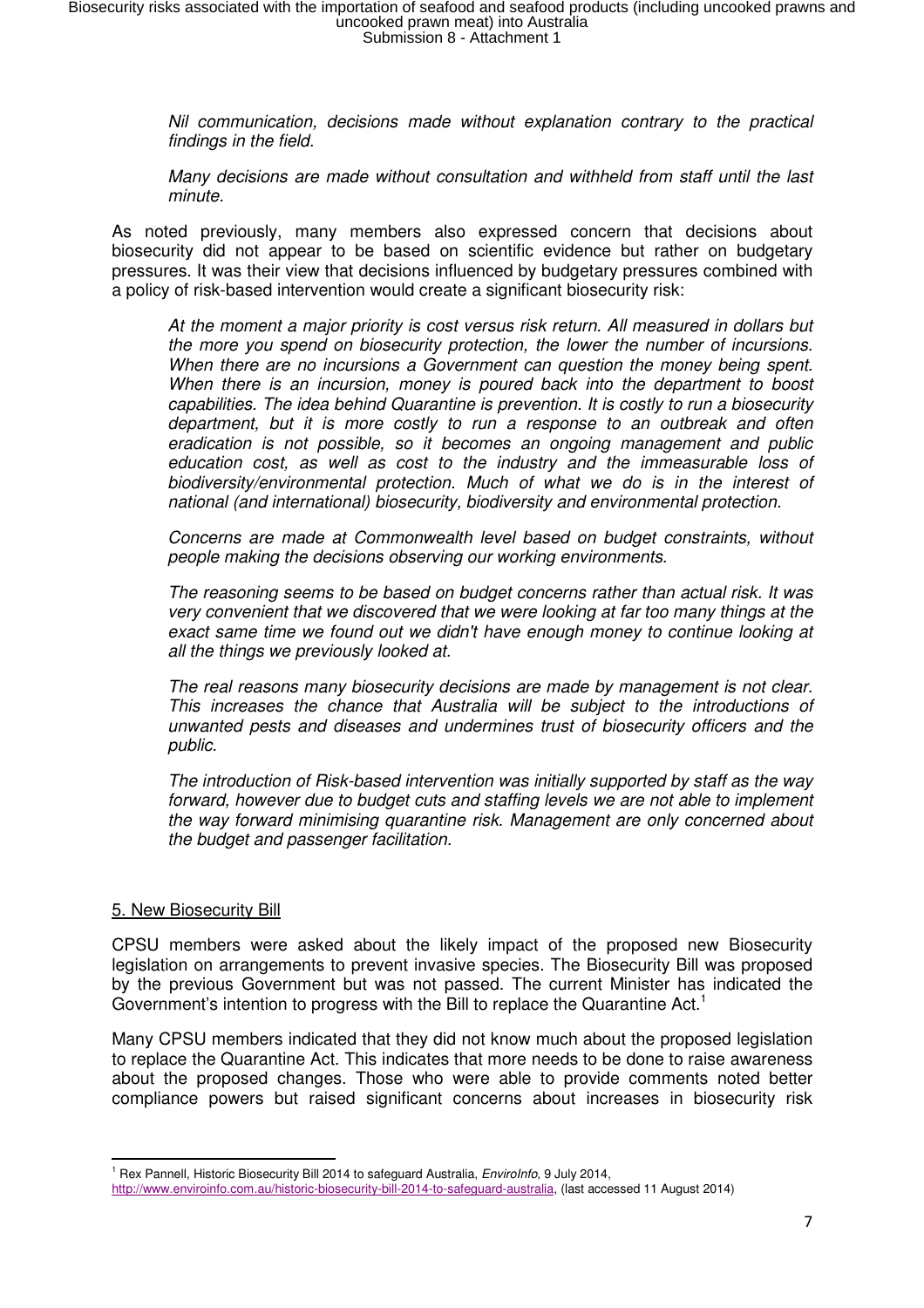resulting from giving industry a greater role in assessing biosecurity risk and reporting incursions. Comments included:

It is more likely to increase the chances of an invasive species arriving here.

It will open the gates. The new legislation is about facilitating industry and not about biosecurity. The emphasis is all about keeping industry happy so they get their consignments cleared quickly and not about assessing the risk in the correct manner.

The new Act should make improvements, because it gives better compliance powers and better ability to perform surveillance but there is a risk that biosecurity jobs could be outsourced which would create the risk of industry policing themselves, therefore increasing biosecurity risk.

The Act moves to industry based monitoring and reporting. Letting industry decide when to inform us of an interception and this will be based on time equalling money.

The responsibility will be put more into the hands of industry, who will take short cuts to keep costs down at the expense of the country's biosecurity integrity.

The new legislation is much more modern than the present Quarantine act of 1908. Hopefully it gives "biosecurity officers" better powers to enforce compliance relating to importation of goods which may be contaminated with invasive species/pests/diseases.

We need to keep the current legislation and work procedures and enforce the regulations. It is all too easy to introduce exotic pests and diseases and all too hard and costly to eradicate if at all possible.

The CPSU does note that industry representatives have expressed concerns about the risk of incursion and have indicated strong support and respect for the role that staff at the Department of Agriculture play in guaranteeing Australia's biosecurity.

### 6. Improving the biosecurity system

It is clear from the response of CPSU members that budget cuts are placing pressure on the biosecurity system's ability to prevent the entry and establishment of invasive species likely to harm Australia's natural environment. Cuts have increased workloads, led to changes in protocols to allow more goods into country without inspection, resulted in the removal of dog detection units, and resulted in understaffing at airports.

CPSU members noted that more funding, increased staff to manage the existing workload and better training is needed to address these problems, and ensure the adequacy of Australia's biosecurity system:

Need more staff more funding/resources to get the job done right.

Have more specific skilled staff, have very knowledgeable staff in certain skills rather then a jack of all trades and just knowing a little bit of a variety of things.

Have dogs working nights, have more staff in high passenger peak times, inspect all high risk flights.

Broaden risk management targets. Increase number of front line officers. Increase intervention rates and targets. Increase powers of Quarantine Officers. Greater funding is needed.